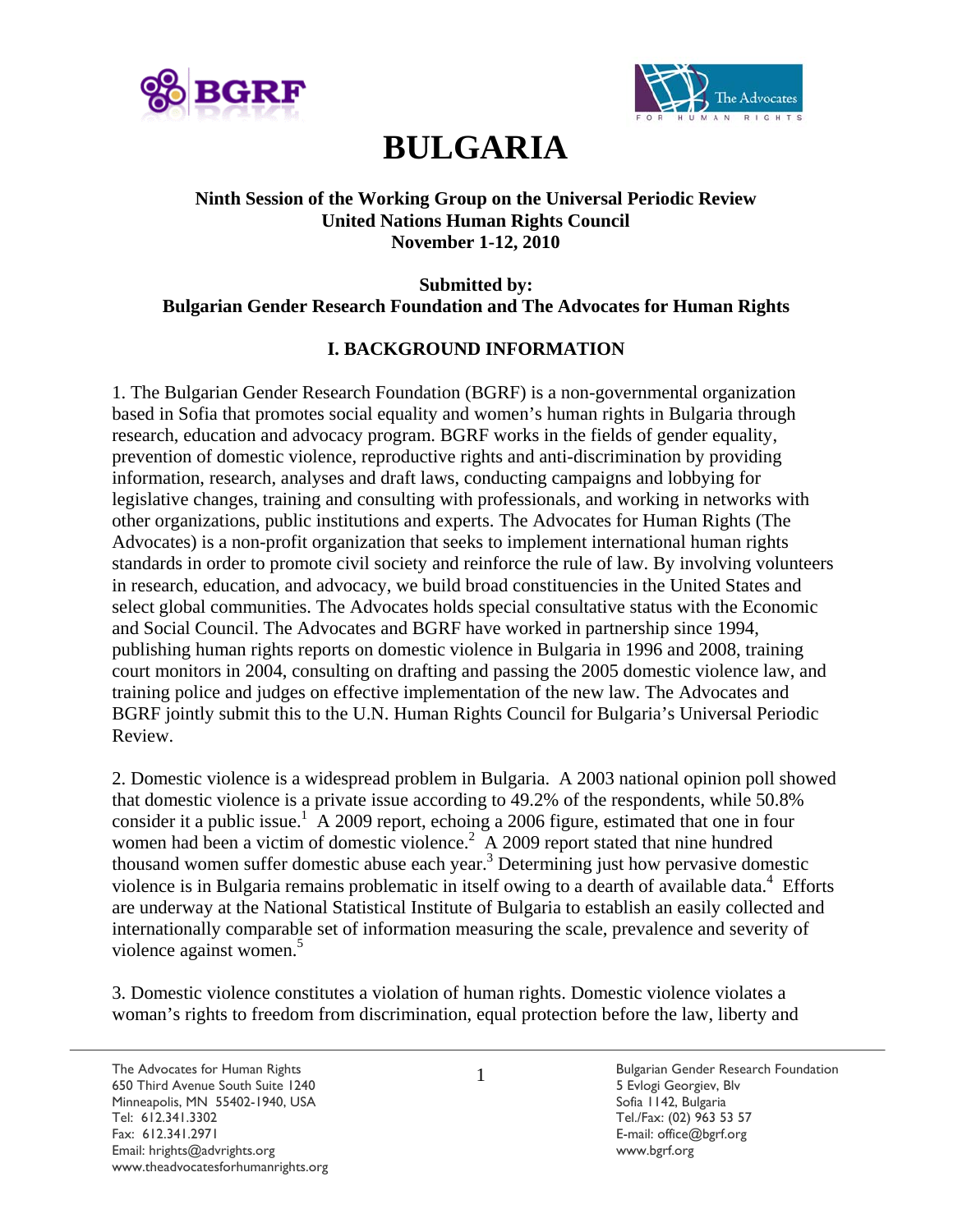



security of person, equality before the courts and equality with men before the law, recognition as a person before the law, and freedom from torture. In addition, when a state fails to ensure that its criminal and civil laws adequately protect women and consistently hold abusers accountable, or that its agents—such as police and prosecutors—implement the laws that protect victims of domestic violence, that state has not acted with due diligence to prevent, investigate and punish violations of women's rights.

4. This submission addresses Bulgaria's compliance with its human rights obligations in the context of domestic violence. In summary, the Bulgarian government has taken many positive steps toward protecting victims of domestic violence and punishing perpetrators. The adoption of the LPADV and its subsequent amendments marked an important step in ensuring the right of victims to equal protection of the law. One cannot, however, change an attitude simply by changing the laws. Regular trainings of legal system actors—including police, judges, prosecutors and social services—is necessary to ensure effective implementation of the LPADV and protection of domestic violence victims. NGO trainings of police, as well as collaborations with and initiatives by the Ministry of the Interior, have facilitated a positive police response in protecting victims. While judicial implementation has revealed both positive and negative practices, new judicial rotations onto the bench indicate that trainings for new judges must be continued on a regular basis. The Directorate for Social Assistance's use of the LPADV to protect victims and remove perpetrators from the home has been lacking; instead, the directorate relies on the Child Protection Act to protect children. Also, directorate's history of removing children from a non-violent victim indicates a strong need for training on domestic violence. Finally, the Bulgarian Government must make a real commitment to funding the NGOs and advocates that conduct the monitoring and training on domestic violence. An annual line item allocation is commendable, but the funds disbursed must be of a realistic amount that will sustain their important work against domestic violence.

# **II. LEGAL FRAMEWORK**

## *A. Scope of International Obligations*

5. Bulgaria has ratified a number of treaties relevant to its obligations to prevent and punish acts of domestic violence. Bulgaria ratified the International Covenant on Civil and Political Rights on September 21, 1970 with reservations on Article 48 and the first Optional Protocol on March 26, 1992 with no reservations. Bulgaria ratified the Convention on the Elimination of All Forms of Discrimination against Women on February 8, 1982 with no reservations and signed the Optional Protocol on June 6, 2000. Bulgaria ratified the Convention against Torture and Other Cruel Inhuman or Degrading Treatment or Punishment on December 16, 1986 with reservations on Article 20 and Article 30.

#### *B. Domestic Legislative Framework*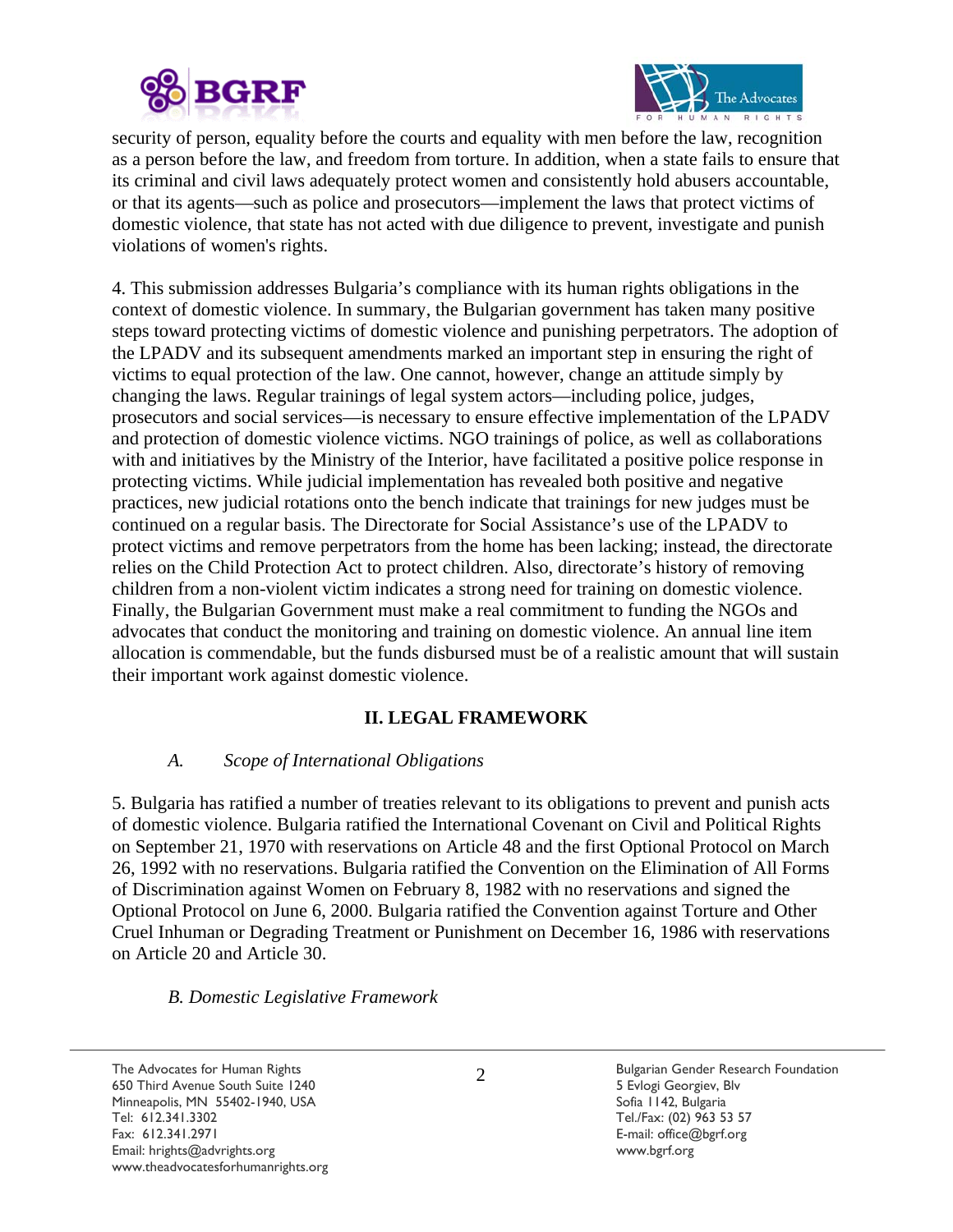



6. On March 16, 2005, the Bulgarian Parliament adopted the Law on Protection against Domestic Violence (LPADV). The LPADV creates a civil remedy for victims of domestic violence in Bulgaria by allowing them to petition the regional court for protection.<sup>6</sup> It defines domestic violence as any act or attempted act of physical, mental or sexual violence, as well as the forcible restriction of individual freedom and privacy.<sup>7</sup> The court has authority to grant an emergency, as well as a longer-term order for protection that may provide the following forms of relief:

A. order the respondent to refrain from committing further acts of domestic violence;

B. remove the respondent from the common dwelling-house for a period from a month to a year as specified by the court;

C. prohibit the respondent from being in the vicinity of the home, the place of work, and the places where the victim has his or her social contacts or recreation, on such terms and conditions and for such a period from a month to a year as is specified by the court;

D. temporarily relocate the residence of the child with the parent who is the victim or with the parent who has not carried out the violent act at stake, on such terms and conditions and for such a period from a month to a year as is specified by the court, provided that this is not inconsistent with the best interests of the child;

E. require the respondent to attend specialized programs;

F. advise the victims to attend recovery programs.<sup>8</sup>

7. Since the LPADV's adoption, the Bulgarian government has adopted amendments to the Criminal Code and LPADV.<sup>9</sup> The 2009 amendments marked a positive step in addressing challenges for the effective implementation of the LPADV. First, an amendment to the Criminal Code explicitly criminalizes a violation of an order for protection.<sup>10</sup> By including express language that Article 296(1) applies to an order for protection, the amendment addresses a major gap in effective enforcement of orders. Second, the amendments incorporates several positive changes to the LPADV itself: it expands the range of individuals who can commit domestic violence to include siblings up to the fourth degree, an ascendant or descendant of the victim's partner, and the victim's parent's partner; it increases the maximum term of an order for protection from 12 to 18 months; it authorizes judges to order an explicit ban on the offender from approaching the victim; it procedurally restricts applications so that only a victim, if the victim is older than 14, may initiate; in the case of a minor or a person with a disability, the Social Assistance Directorate, immediate family member or guardian may file an application, and; it creates a budget line under the Ministry of Justice to fund activities to combat domestic violence and assist victims.<sup>11</sup> Also, the amendments expand the definition of domestic violence to include emotional and economic violence, and state that a child present during domestic violence is considered a victim. $^{12}$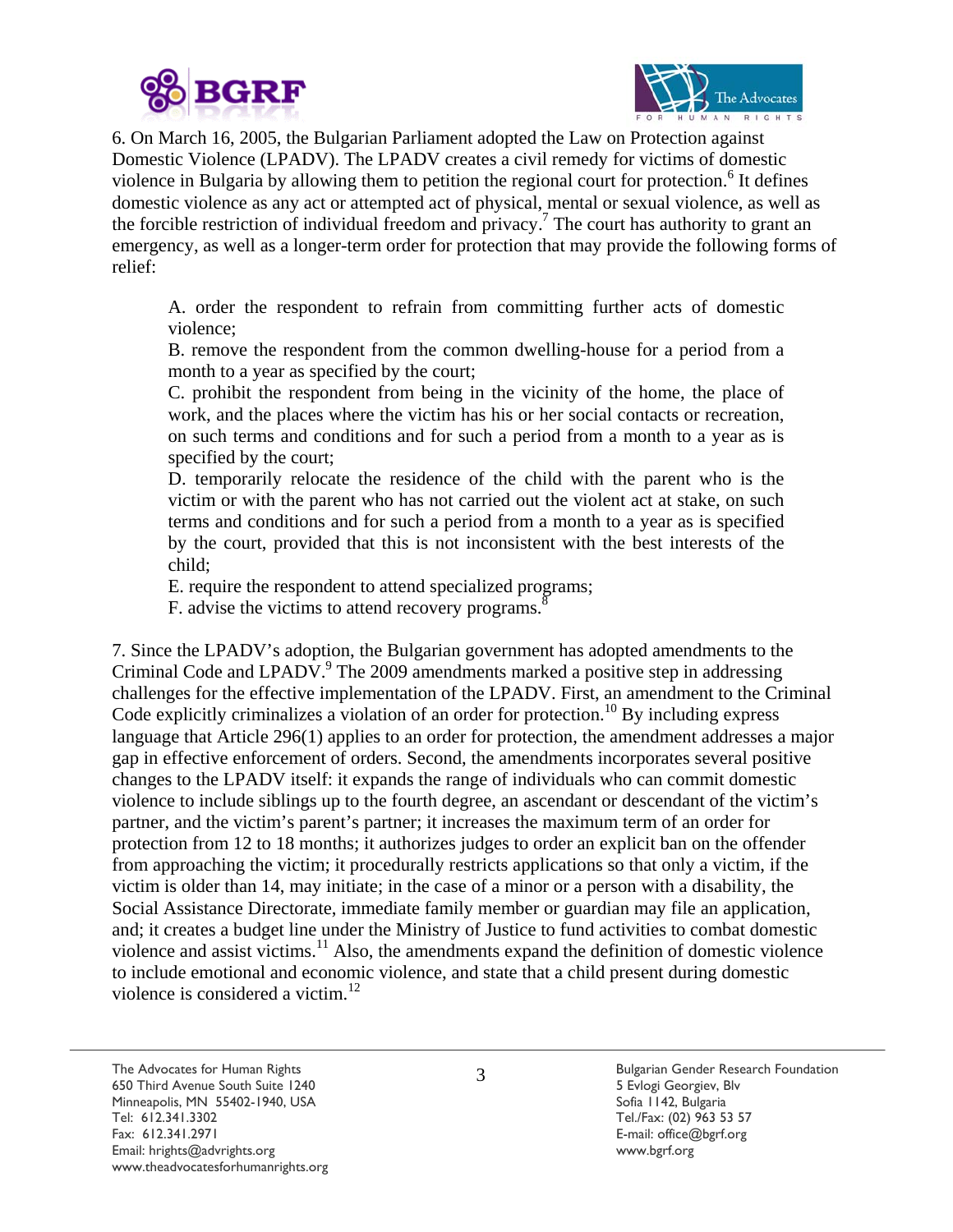



8. The Bulgarian ministries have promulgated policies on violence against women that serve to implement the LPADV. Pursuant to Article 22(2) of the LPADV, the Council of Ministers is to develop a national program to prevent and protect against domestic violence. On October 19, 2006, the Bulgarian government adopted the Program on Prevention and Protection from Domestic Violence, which provided for a 24-hour hotline, public education and trainings, and establishment of temporary shelters, database and regional offices. The Ministry of the Interior has made commendable strides in implementing the law, including the appointment of a National Coordinator of Domestic Violence and regional coordinators; development of a website with information on domestic violence assistance available for victims, and applications for protection orders; the collection of statistics on domestic violence; development of a plan on combating domestic violence that focuses on police trainings, victim guidelines, public education and a working group on amendments to the LPADV, and; guidelines for police response.<sup>13</sup> The police guidelines provide detailed best practices for police to follow when receiving notice of a domestic violence incident at the police station, arriving at the scene, taking immediate measures when necessary, dealing with the victims, children, offenders, or witnesses, executing orders for protection, and delegating coordination and control among officers.<sup>14</sup> The Ministry of the Interior also developed a Community Policy Plan until 2010, victim guidelines, and a list, updated monthly, of social service providers for domestic violence victims. The Ministry of Labour and Social Policy likewise adopted a plan for 2007-2008 focusing on an awarenessraising campaign, the creation of a 24-hour national hotline, the development of rehabilitation programs for victims of domestic violence, including children, recommendations for amendments to the LPADV, the creation of an implementation plan for the program, and an evaluation of the program's implementation.<sup>15</sup>

# **III. COMPLIANCE WITH INTERNATIONAL HUMAN RIGHTS OBLIGATIONS: POSITIVE PRACTICES AND CHALLENGES**

9. Bulgaria's recent path is one of progress in developing law, institutions and programs to would allow it to meet its international obligations with regard to domestic violence. It has taken several positive measures to comply with its human rights obligations to protect against and prevent and punish acts of domestic violence, in terms of de jure protection, strengthening police and judicial response, and, more recently, providing greater funding to ensure effective implementation of the LPADV.

## *A. Positive Practices in Addressing Domestic Violence*

# i. Legislative Protection

10. The LPADV is an important measure toward achieving protection for victims and accountability for perpetrators. First and foremost, it provides victims with legal protection in the form of a civil order for protection. Within the first year, victims were availing themselves of this remedy: in 2006 alone, more than 2,000 cases of domestic violence under the new law were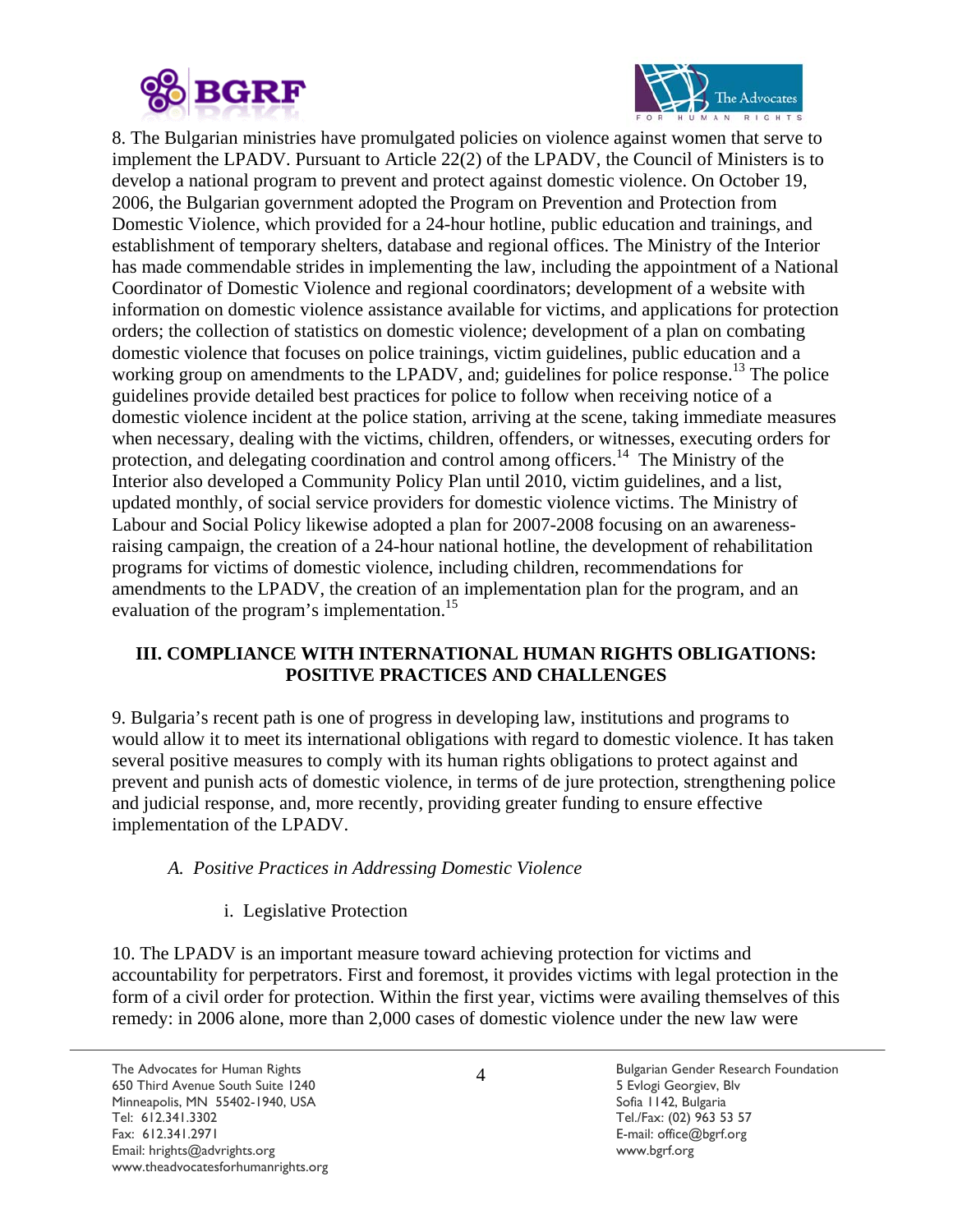



brought before the courts, resulting in 800 orders for protection.<sup>16</sup> Subsequent monitoring of implementation of the LPADV, however, revealed the need for several de jure changes to Bulgaria's laws.17 In response to lobbying from civil society and advocates, Bulgaria's Parliament passed amendments to address several of these problems in 2009.

11. For example, in contrast to the number of orders for protection, there were few reports of violations of orders for protection by offenders over that period.<sup>18</sup> While this imbalance may be attributed to effective enforcement of the orders for protection, 2009 amendments to the Criminal Code closed a gap police and prosecutors had faced in charging offenders for violations of orders for protection under the LPADV stemming from the lack of explicit criminalization of a violation in the law. Prior to the amendments, prosecutors found a disconnect between Article 21(2) of the LPADV, which required that "In the event of failure to comply with the court order, the police authority having found such failure shall arrest the offender and notify forthwith the prosecutorial authorities," and Article 296(1) of the Criminal Code, which allowed for prosecution of a violation of a "judgment" but did not explain whether a judgment included an "order."<sup>19</sup> As one prosecutor explained, "...the problem is that the law does not tell us what to do."20 Similarly, while the law allowed for police to detain offenders for a twenty-four hour period, police expressed conflicting opinions as to whether they could arrest and detain offenders of orders for protection as a prosecutable crime.<sup>21</sup> Where police did arrest and detain offenders, few violations of protective orders were pursued by prosecutors.<sup>22</sup> Significantly, the amendments resolve this disconnect by providing that, in the event of non-compliance with an order, the police can arrest the offender and notify the prosecutor, who may seek a punishment for the offender's failure to comply.<sup>23</sup> Criminalizing a violation of an order for protection is an important step as the order may not by itself guarantee protection. Batterers may violate these orders and attack and even kill their former partners. Enforcement of these orders by both police and prosecutors is necessary to ensure batterers realize they will be punished for violations.

12. Furthermore, amendments to the LPADV promote protection of victims. By extending the term of an order for protection to 18 months, Parliament has taken a step in the right direction, as it not only grants victims longer protection but allows them more time to determine how to stay safe over the long-term without immediately having to file for divorce or seek criminal sanctions. In the case of victims who are of-age, restricting who can file an application ensures the decision to seek protection rests fully on the victim and not a third party. Importantly, the judge may now prohibit the offender from approaching the victim, providing the victim with more comprehensive protection than the previous law which outlined specific places for exclusion. Finally, Bulgaria's Parliament has taken an important step toward meeting its human rights obligations by providing funding to NGOs and other activities to effectively implement the law. Bulgarian NGOs are seriously underfunded, and the funding they do receive from the state is often insufficient and irregular. Guaranteeing NGOs funding to carry out their work ensures they can fill a critical role in ensuring full and effective realization of the LPADV.<sup>24</sup> Yet, the government must ensure that its financial commitment meets the needs of NGOs. The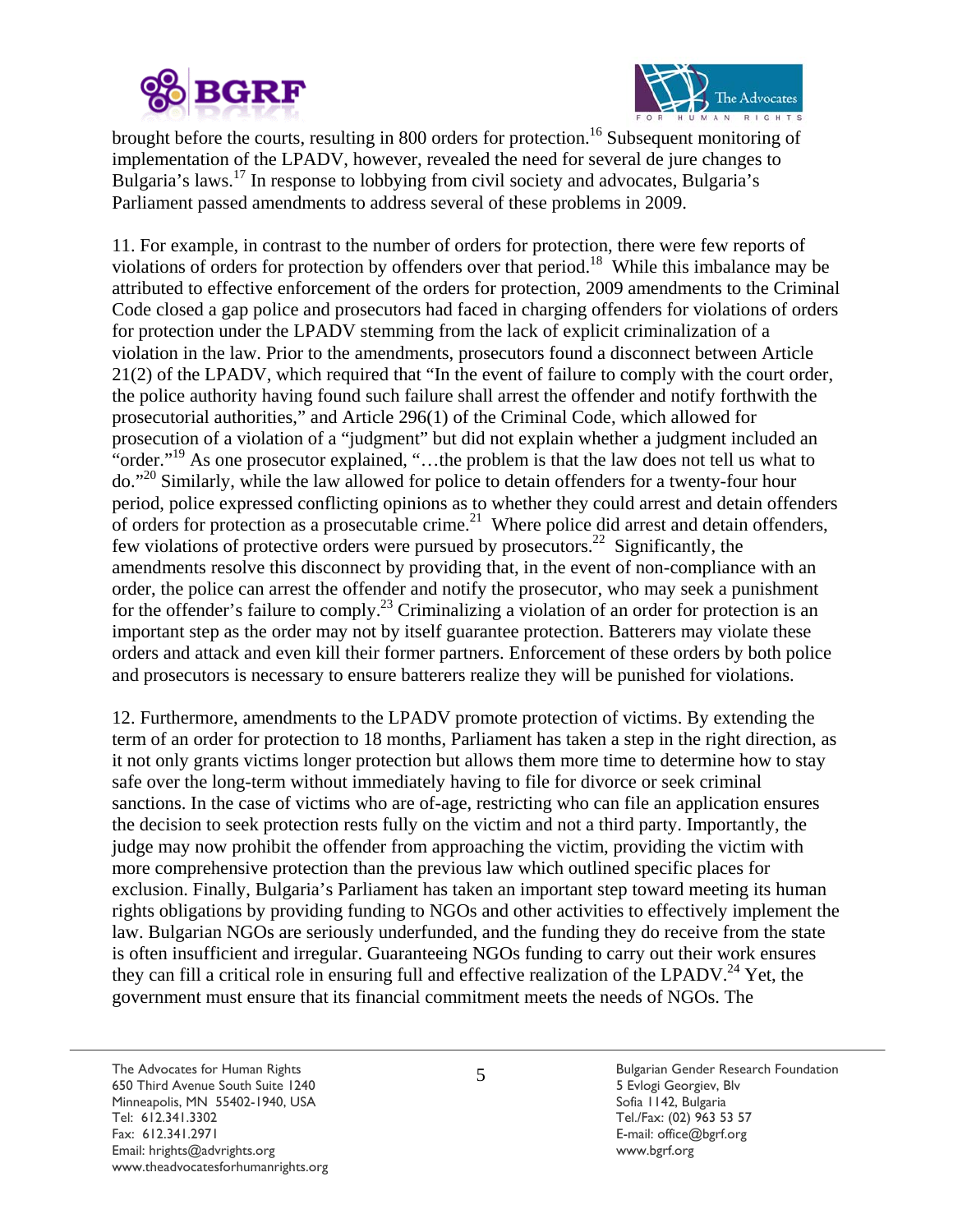



government allocation to NGOs in 2010 was 250,000 Euros, which is insufficient for NGOs to cover the cost of their services.

ii. Police

13. The response of Ministry of the Interior and the law enforcement sector has been instrumental in promoting equal protection of the law, equal access to justice and protecting the rights to liberty and security of person. On a national, policy-making level, the Ministry of the Interior and the National Police Directorate have taken significant initiatives with regard to promulgating plans and guidelines and establishing machinery to address domestic violence. On a front-line level, police are generally enforcing protection orders and have participated in trainings provided by NGOs. The police in several cities have worked in collaboration with NGOs to better serve and protect victims of domestic violence. Overall, the law enforcement sector in Bulgaria is doing commendable work in protecting the human rights of domestic violence victims, but police should continue to intensify outreach about the LPADV to minority and immigrant communities, conduct specialized trainings on the LPADV, and establish a special domestic violence police unit with capacity for follow-up with victims with orders for protection.

#### iii. Judges

14. A 2008 report found that judges in Bulgaria were still adapting their practice to meet their duties under the LPADV. Judges were influenced by irrelevant factors when deciding whether to issue a protection order, such as evidence of physical injuries or how soon after the violence the victim files her application. Trainings by NGOs, however, have helped improve judicial implementation of the law and facilitate positive judicial practices. While judges throughout Bulgaria have participated in trainings on the LPADV soon after its entry into force, many of these judges have since rotated off the bench. As a result, a new cadre of judges who have not been formally trained on the LPADV are now hearing applications for orders for protection. Judicial practice has revealed that these judges carry over many of the same misperceptions about domestic violence that have hindered effective implementation of the LPADV.

vi. Directorate for Social Assistance

15. The Directorate for Social Assistance (DSA) is granted broad authority under the LPADV and may apply for a protection order on behalf of a minor or a person with disabilities. Also, records, reports and other acts issued by the DSA may serve as evidence in hearings for protection orders.<sup>25</sup> Despite this grant, the DSA underutilizes the LPADV to protect victims of domestic violence and their children. The DSA's response has been woefully inadequate in terms of filing applications on behalf of victims who need protection.<sup>26</sup> Rather, the DSA tends to rely on the Child Protection Act to intervene—at times to the detriment of victims of domestic violence.<sup>27</sup> The Child Protection department has authority under this law to remove a child in the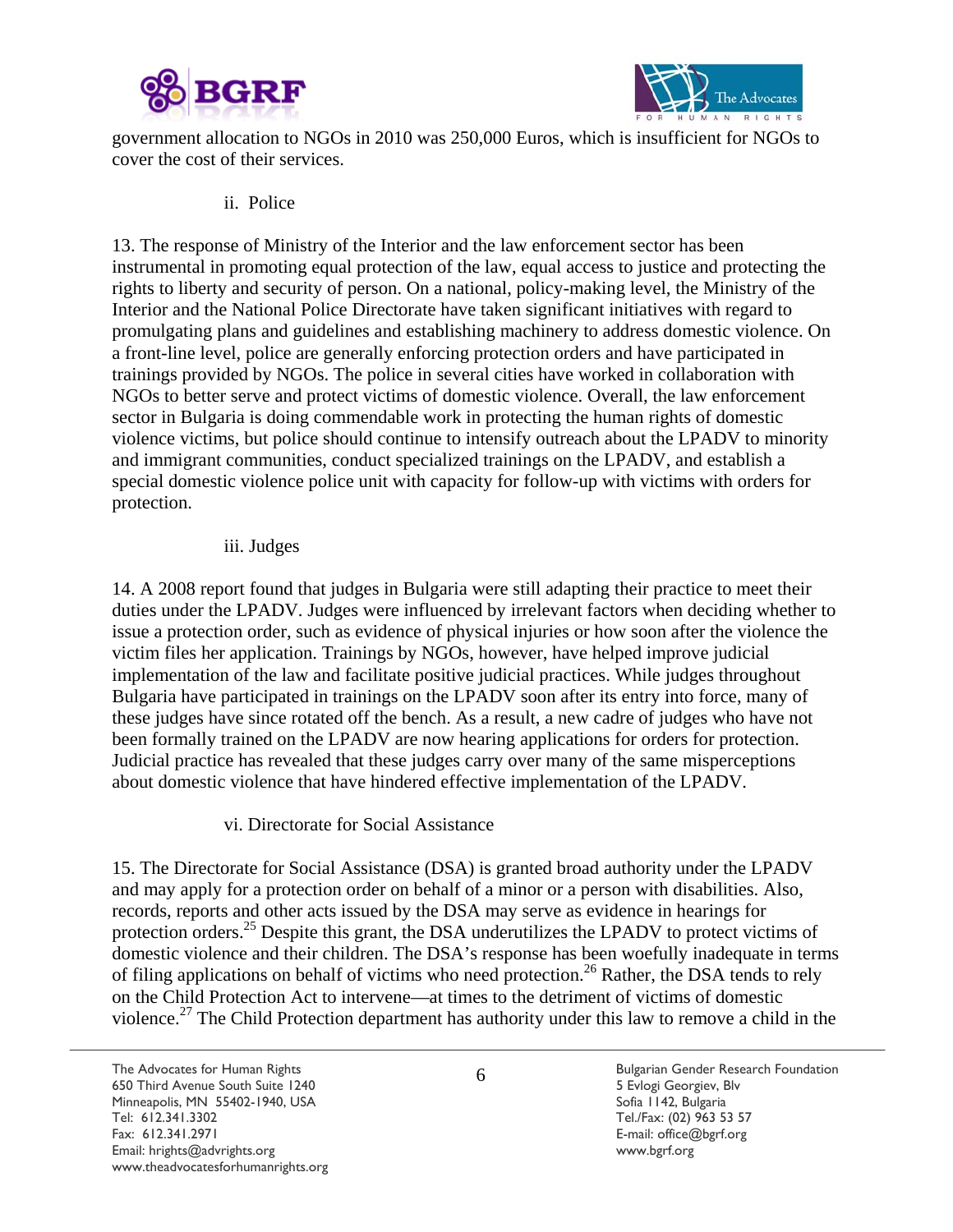



case of child abuse. Such removal, however, can have victimizing consequences for the nonviolent parent; biases against domestic violence victims, a failure by the system to recognize domestic violence, and skeptical attitudes toward victims place them at risk of additional victimization by taking away their children. For example, the DSA has removed children from domestic violence victims, at times placing them in an institution.

# v. Funding for Implementation of the LPADV

16. The December 2009 amendments to the LPADV provide for the government Ministries to propose a National Program for Prevention and Protection Against Domestic Violence to the Council of Ministers to be adopted by March  $31<sup>st</sup>$  of each year. Funds will be allocated yearly under each ministry for the Program in the official State budget.<sup>28</sup> If developed, the National Program for Prevention and Protection Against Domestic Violence will support the until-recently neglected area of institutional and human rights infrastructure in the area of prevention of domestic violence and support for victims.

17. The 2009 amendments create an annual Ministry of Justice line item for activities that implement the LPADV. Such activities include police and judicial trainings, monitoring, programs for perpetrators, assistance for victims, and development of counseling and crisis centers to support victims.<sup>29</sup> NGOs and other bodies that provide victim services are entitled to state subsidies to finance their work.<sup>30</sup> This will help promote victim services, for example, by expanding the funding for shelters, of which there were only two in operation in the country in 2008 with approximately 15-18 beds. $^{31}$ 

# *B. Challenges in Addressing Domestic Violence*

18. Challenges still remain in ensuring effective protection against domestic violence and holding perpetrators accountable. Prime among these is the need for amendments to the Bulgarian Criminal Code to ensure perpetrators are punished for acts of domestic violence.

i. Prosecution of Batterers for Trivial and Middle-Level Injuries

19. Provisions in the Criminal Code hinder victims of domestic violence from obtaining justice. Article 161(1) of the Criminal Code requires that where the victims of domestic violence suffers a trivial or middle-level injury inflicted upon them by a spouse, brother or sister, or another relative, the penal prosecution must be instituted on the basis of a complaint by the victim:

(1) For trivial bodily injury under Article 130 and 131, paragraph (1), subparagraphs 3 - 5, for trivial and medium bodily injury under Article 132, for the crimes under Article 144, paragraph (1), Articles 145, 146 - 148a, as well as for bodily injury under Articles 129, 132, 133 and 134, inflicted on a relative of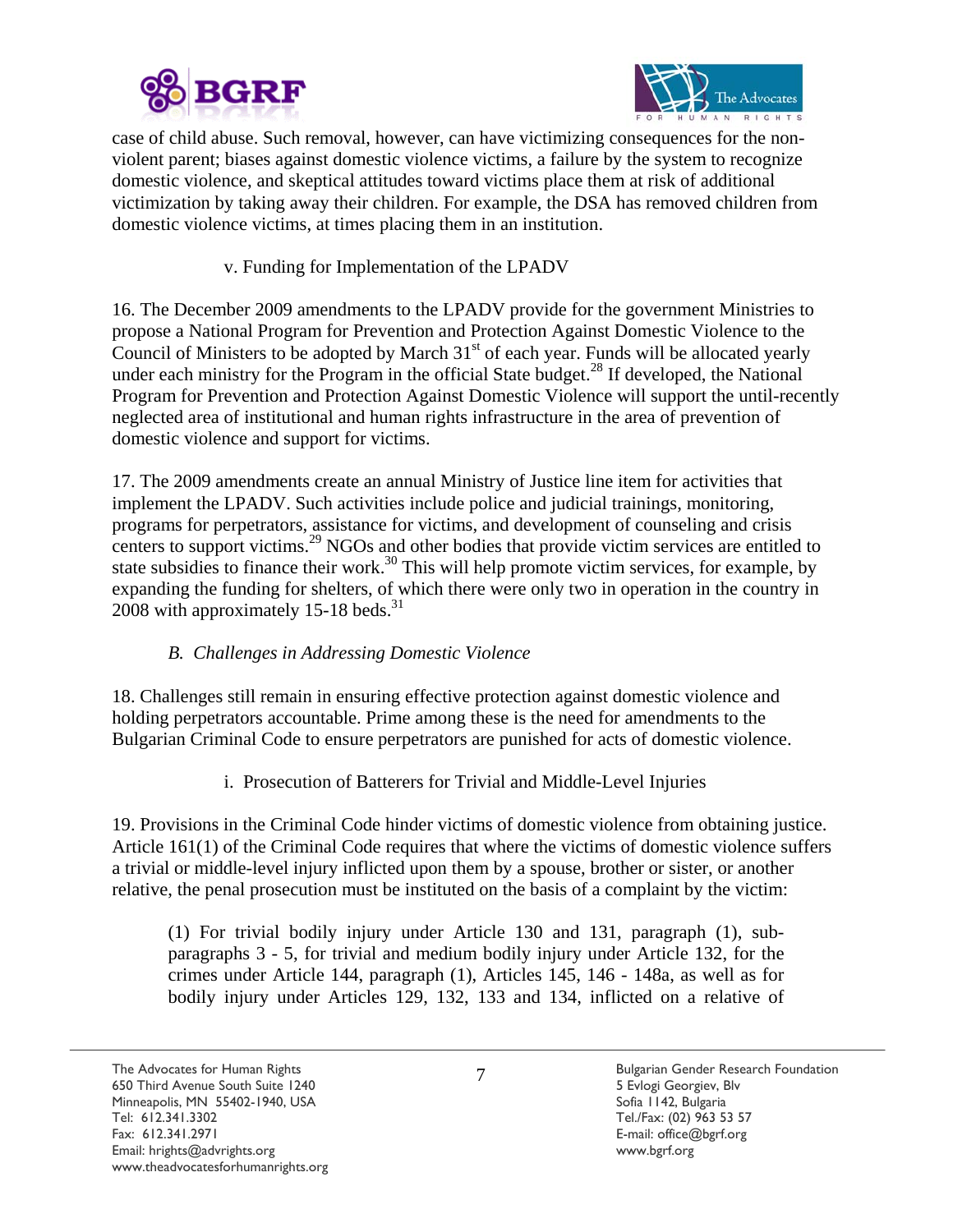



ascending and descending line, a spouse, brother or sister, the penal prosecution shall be instituted on the basis of complaint by the victim.<sup>32</sup>

20. Thus, where a victim of domestic violence has suffered a trivial-level injury, she must file a complaint and proceed through the criminal justice system alone. Also, victims who sustain medium-level injuries from a relative must proceed through the criminal justice system without the help of a prosecutor.<sup>33</sup> These victims may prosecute their cases on their own, but must locate and call their own witnesses and present their own evidence in court. Without a state prosecutor to institute penal prosecution, one attorney stated that a perpetrator of such an injury, knowing that he is subject only to a private prosecution, could easily influence a victim not to prosecute, given their close relationship and the power and control over victims exercised by the perpetrator.<sup>34</sup>

21. While the LPADV provides an important civil remedy, it offers no criminal prosecution except where the offender violates the order for protection. In this case, the offender would be publicly prosecuted for obstructing a judgment, not for the infliction of injuries.<sup>35</sup> Article 161(1) of the Criminal Code denies victims of domestic violence equal and effective access to the criminal justice system, equal protection before the law, and does not provide an effective remedy for harm they have suffered. Responsibility for prosecuting violence against women should lie with prosecution authorities and not with victims, regardless of the level or type of injury. Without providing for state-initiated prosecution, Bulgaria's current criminal law will not allow it to fulfill its international obligations.

ii. Prosecutorial Implementation

22. Although the criminalization of a violation of an order for protection brings an important change to the laws, prosecutors still remain uncertain as to their role in these cases. The reticence to prosecute such violations that preceded the amendments still continues post-amendments, thus demonstrating a need for trainings of prosecutors on domestic violence and the LPADV.

#### **IV. RECOMMENDATIONS**

23. Bulgaria's future path must see it further reform the laws to support the fight against domestic violence perpetrators, continue trainings of the legal sector and public awareness campaigns, ensure adequate funding and implement the necessary programs in order to create zero tolerance toward domestic violence. BGRF and The Advocates makes the following recommendations:

*A. Amendments to domestic legislation:* 

The Advocates for Human Rights **Bulgarian Gender Research Foundation** Computer School Computer Research Foundation 650 Third Avenue South Suite 1240 5 Evlogi Georgiev, Blv Minneapolis, MN 55402-1940, USA Sofia 1142, Bulgaria Tel: 612.341.3302Tel./Fax: (02) 963 53 57 Fax: 612.341.2971 E-mail: office@bgrf.org Email: hrights@advrights.org www.bgrf.org www.theadvocatesforhumanrights.org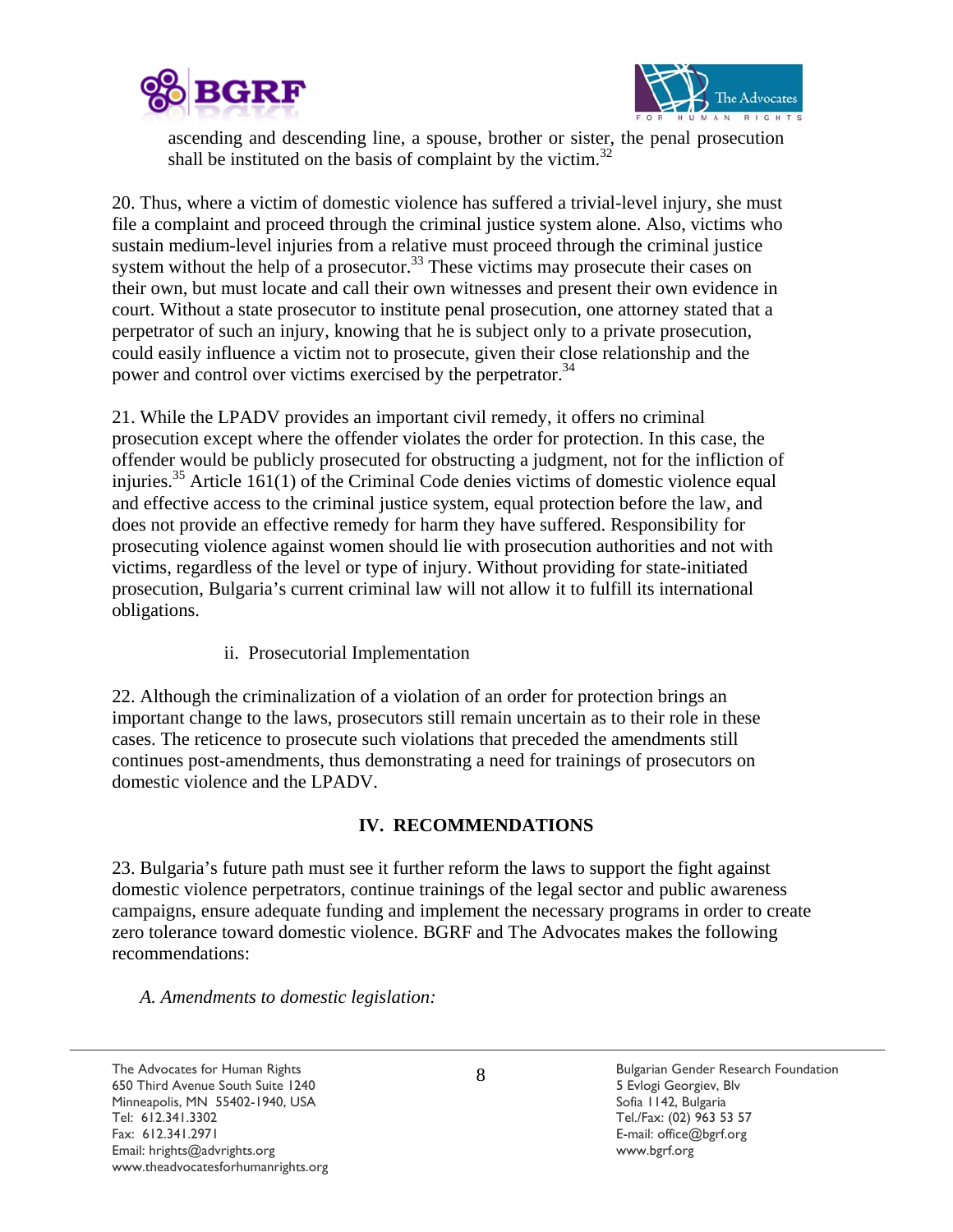



- Amend the criminal laws to allow state prosecution in cases of low and medium-level assaults when the victim and perpetrator are related.
- Promote policies that allow prosecutors to press charges against defendants without the consent or even involvement of the victim. Within any strategy, however, the three goals of prosecution should be: (1) to protect the victim, (2) to deter the defendant from further violent acts by holding him accountable for his actions, and (3) to communicate to the community that domestic violence will not be tolerated.
- Promote policies that recognize the importance of maintaining the custody of children with non-violent parents. Support policies that allow and enable women to take their children with them to shelters.

#### *B. Justice and Legal Sectors*

- Ensure that the state supports and funds NGOs to continue specialized training on women's human rights, domestic violence and implementation of the LPADV. Such trainings should be mandatory, regular and country-wide for police, prosecutors, judges, DSA and child protection authorities.
- Continue working to increase the coordinated community response among NGOs, police, courts, the DSA, health care providers and the media.

## *C. Funding*

• Continue to provide NGOs with sufficient and regular funding to realistically carry out their work on domestic violence and trainings.

#### *D. Public Education and Prevention*

• Support comprehensive prevention programs and educational programs in schools and other educational institutions.

## **APPENDIX:** Implementation of the the Bulgarian Law on Protection against Domestic

Violence: A Human Rights Report, The Advocates for Human Rights and the Bulgarian Gender Research Foundation (BGRF) (2008), available at http://www.advrights.org/sites/608a3887 dd53-4796-8904-997a0131ca54/uploads/FINAL\_REPORT\_2.pdf.

 $\overline{a}$ 1 OPEN SOC'Y INST., FACT SHEET, VIOLENCE AGAINST WOMEN: DOES THE GOVERNMENT CARE IN BULGARIA? 2 (2006), *available at*

http://www.cwsp.bg/upload/docs/BULGARIA\_VAW\_FACT\_SHEET\_2006.pdf (last visited Apr. 1, 2010).<br><sup>2</sup> U.S. Dep't of State, Country Reports on Human Rights Practices – Bulgaria (2007) [hereinafter Dep't of State Human Rights COUNTRY REPORT], *available at* http://www.state.gov/g/drl/rls/hrrpt/2007/100552.htm (last visited Apr. 1, 2010); *Every fourth woman in* 

<sup>&</sup>lt;sup>3</sup> Press Digest – Bulgaria, Reuters, Dec. 12, 2006.

DEP'T OF STATE HUMAN RIGHTS COUNTRY REPORT, *supra* note 2. ). 5

<sup>&</sup>lt;sup>5</sup> NATIONAL STATISTICAL INSTITUTE OF BULGARIA, INDICATORS TO MEASURE VIOLENCE AGAINST WOMEN, (2009).

<sup>&</sup>lt;sup>6</sup> Protection Against Domestic Violence Act [hereinafter LPADV], State Gazette [SG] 2005, No. 27, § 1. Also, courts hearing cases between the victim and respondent under the Family Code or Child Protection Act have authority to issue a protection order. *Id*. § 7(2). <sup>7</sup> *Id*. § 2. 8 *Id.* § 5(1).

<sup>&</sup>lt;sup>9</sup> Genoveva Tisheva, Bulgarian Gender Research Foundation, An Important Victory (April 13, 2009), http://bgrf.org/en/?news&article=56 (last visited Apr. 1, 2010); Bulgarian Ministers Approve Draft Amendments to Law on Protection against Domestic Violence, The Advocates for Human Rights, June 23, 2009,